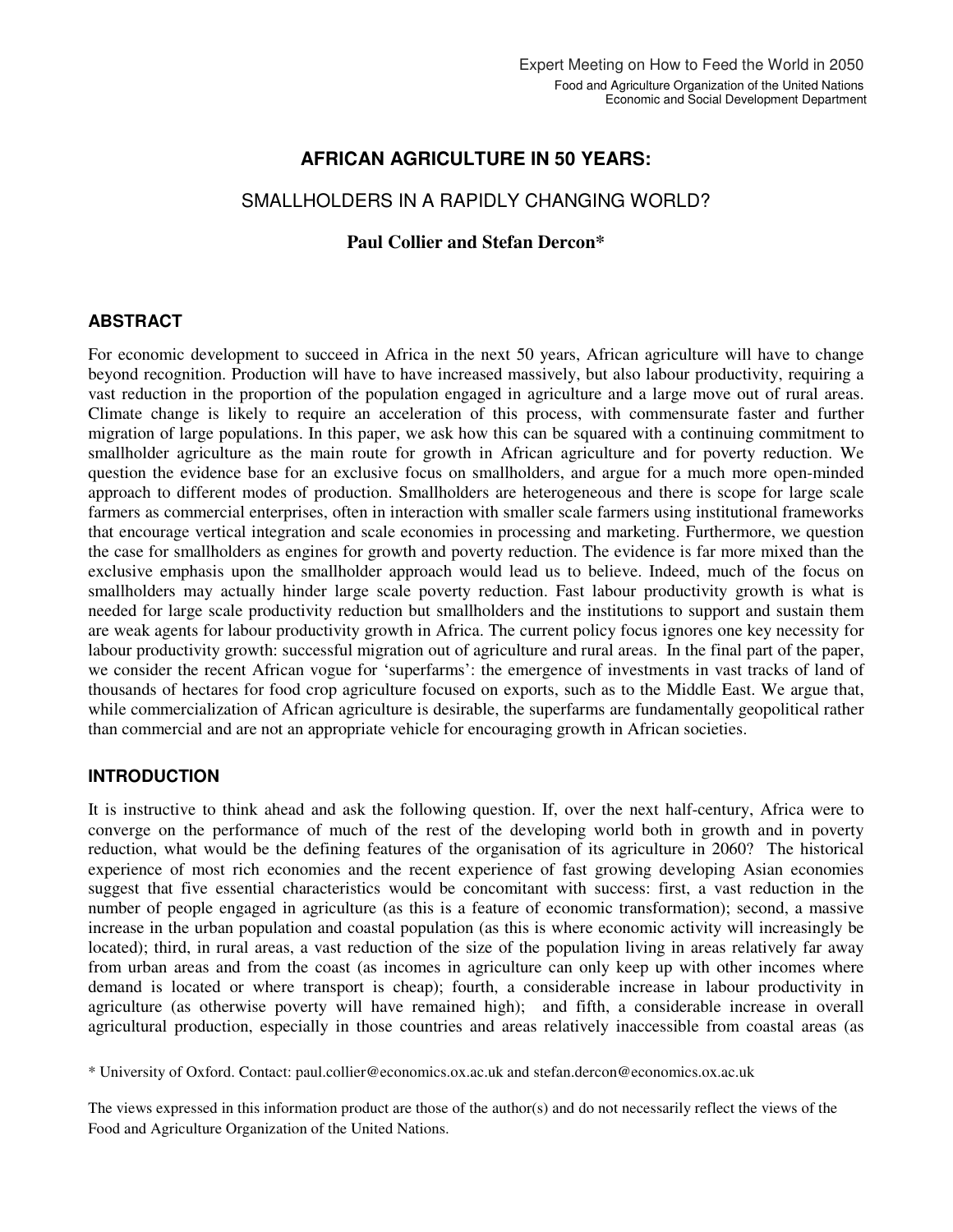l

plentiful and sufficiently cheap food is essential for living standards and growth, and in these non-coastal or less accessible countries and regions, imports will be too expensive to sustain real wages, affecting growth).

The first three are directly linked to migration as part of economic transformation; the fourth is not linked by necessity but nevertheless is typically linked to migration, as throughout the history of development, sustained labour productivity increases have been mainly achieved through the release of labour from the land. For example, between 1500 and 1800 there was such a transformation in England (Allen, 2009), and in recent years the same has occurred much more rapidly in China, where the rural share of the population has decreased from more than 80% to about 55% in the last 20 years, with rapid increases in labour productivity in agriculture (McErlean and Wu, 2003).

Why might Africa differ from this global historical pattern? The key additional factor to take into consideration is prospective climate change, which of course was not a significant factor in the above transitions. Climate change strongly reinforces the need for African agriculture to adapt. If African agriculture is to be successful despite overall deteriorating agro-climatic conditions, new crops or varieties will need to be grown, often using different technologies. Furthermore, the geographical distribution of agricultural activity will have to change.

The five characteristics of success are unlikely to be contentious. Nevertheless, they contrast with the current character of much of African agriculture: a vast and only slowly changing number of poor smallholders contributing most of agricultural output, with low yields, limited commercialization, few signs of rapid productivity growth, and population-land ratios that are not declining. In sum, the current experience is far from being the radical economic transformation which would be appropriate over the next 50 years.

To switch from the slow changing pattern of the past few decades to an agriculture which is rapidly evolving during the next five decades to the entirely different pattern of 2060, a radical improvement in the performance of agriculture is evidently needed. So far, little that we have said should be controversial. The contentious issue is whether the current model favoured by donors and most agricultural economists is likely to achieve such a transformation. Its approach is to stimulate growth in smallholder agriculture by a variety of interventions, from technology to market development (see e.g. the World Bank's World Development Report, 2008).

The rationale for this conventional donor approach is embedded in the standard development model taught in any basic course in agricultural or development economics. It has three principles: first, both growth and poverty reduction will have to start from agriculture; secondly, smallholder agriculture is pretty efficient in what it does and thirdly, it needs improvements in technology as well as the functioning of markets (such as for inputs, credit, and output). Once we unlock this potential, growth in agriculture and from this, growth in the rest of the economy will follow. It justifies the current focus of much thinking on supporting African agriculture: an exclusive focus on smallholders as the key to growth and poverty reduction.

In this paper, we question this model. More specifically, we argue that the perceived wisdom of the likely success of this strategy is based on weaker evidence than is commonly suggested, while both the changing global economic context and climate change suggest that this strategy is unlikely to be successful. In short, without considering more radical strategies, Africa's agricultural growth prospects may be weak. The alternative is not to ditch smallholders and return to the discredited 1950s and 1960s models of mechanized agriculture in the spirit of the Groundnut Scheme. Rather, it is to consider more flexible organisational models in which not all bets are placed on a single unquestioned mode of production. There are striking examples of rapid successful commercialization elsewhere in the world, most notably in the Brazilian Cerrado region or in the Northeast Region in Thailand.<sup>1</sup> The Brazilian success is especially striking as agriculture is taking place in difficult agro-

 $1$  Both regions started from 'backward' regions in the 1960s to become successful centres of commercial agriculture, run by private commercial farm and trading enterprises. In Brazil, the farming conditions led to large-scale mechanized production of soybean and rice; in the Northeast region of Thailand, cassava and rice dominate, and farms remain of relatively smaller size but with plot consolidation, vast area expansion and some mechanization, they became commercial farm enterprises different from the typical small peasant and family firms dominating Thai agriculture (World Bank, 2008).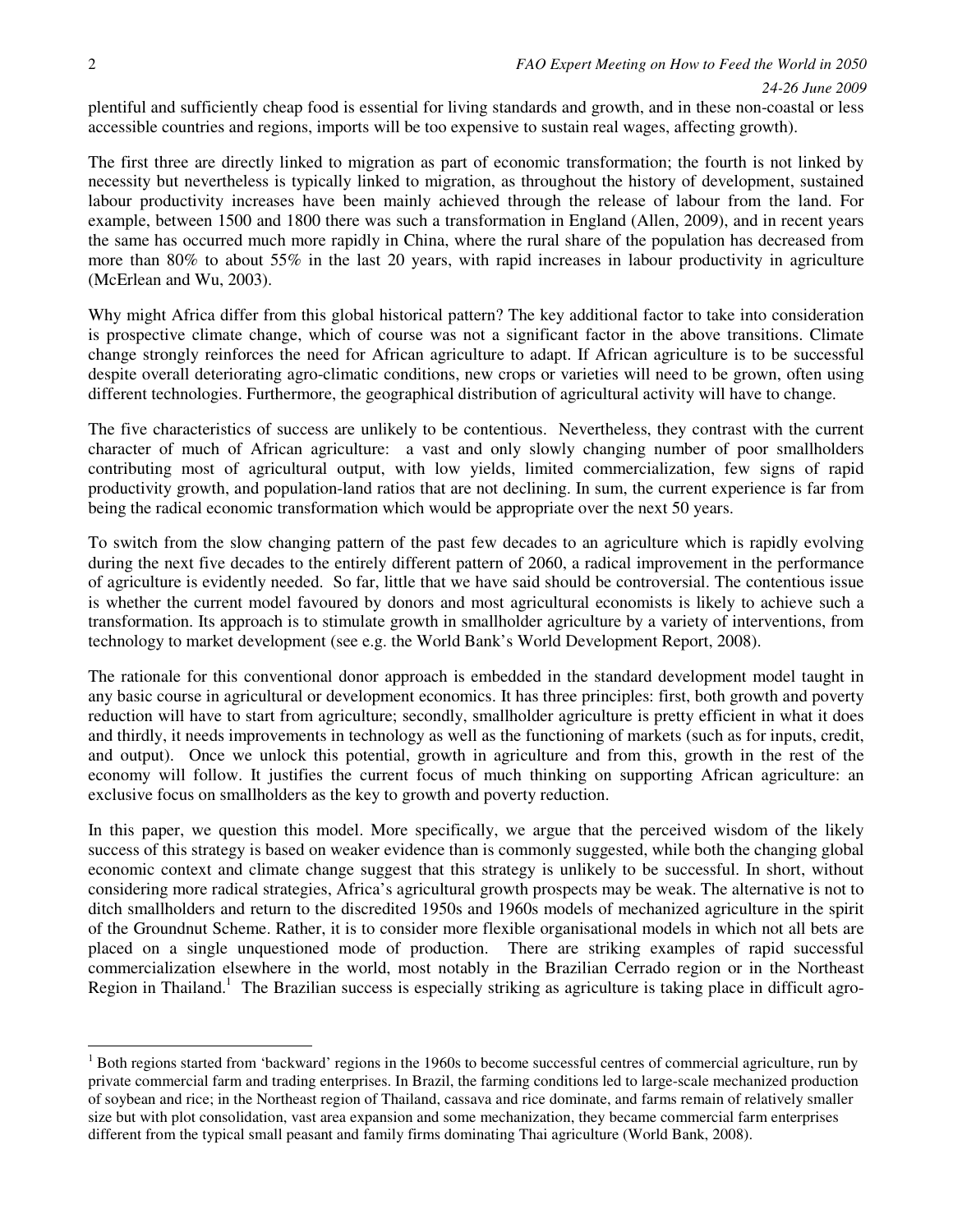climatic conditions similar to parts of Africa, and some Brazilian companies appear keen to invest in farms in Africa.

In the rest of the paper, we first discuss whether the evidence base for an exclusive focus on smallholders is really justified, and argue for a much more open-minded approach to different modes of production. Smallholders are heterogeneous and there is scope for large scale farmers as commercial enterprises, often in interaction with smaller scale farmers using institutional frameworks that encourage vertical integration and scale economies in processing and marketing. In the second section, we return to the case for smallholders as engines for growth and poverty reduction. Again, the evidence is far more mixed than the exclusive emphasis upon the smallholder approach would lead us to believe. Indeed, much of the focus on smallholders may actually hinder large scale poverty reduction. Fast labour productivity growth is what is needed for large scale productivity reduction but smallholders and the institutions to support and sustain them are weak agents for labour productivity growth in Africa. The current policy ignores one key necessity for labour productivity growth: successful migration out of agriculture and rural areas.

In the final part of the paper, we consider the recent African vogue for 'superfarms'. We argue that, while commercialization of African agriculture is desirable, the superfarms are fundamentally geopolitical rather than commercial and are not an appropriate vehicle for African societies.

# **1. IS AN EXCLUSIVE COMMITMENT TO SMALLHOLDERS WARRANTED?**

There is plenty of evidence that poor smallholders are quite efficient in what they do. This view of 'poor but efficient' was powerfully promoted by T.W. Schultz, who famously stated that "(t)here are comparatively few inefficiencies in the allocation of factors of production in traditional agriculture" (Schultz, 1964, pp-37-8). In itself, this is not a justification for focusing on smallholders as the agents for growth in agriculture, as other modes of production may be better at shifting the technology frontier. The empirical argument in favour of smallholders over large scale production tends to rely on the 'inverse productivity' relationship, going back to Chayanov (1926), but found to be present across a wide variety of contexts: that yields per hectare are higher on smaller farms. To explain this, standard explanations focus on labour supervision costs making hired labour expensive relative to family labour and reducing land productivity on larger farms (Eswaran and Kotwal, 1986). Other market imperfections such as related to insurance could also deliver these findings (Barrett, 1996).

Against this, there are good theoretical reasons why market imperfections would actually result in scale economies in agriculture (Eastwood et al., 2009). Reasons include lumpy investment (e.g. machinery, oxen) or working capital needs. For example, Eswaran and Kotwal (1986) use the latter to argue that the smallest farms may be less efficient if collateral requirements affect their ability to raise working capital. In several settings, there is evidence that these factors matter (Eastwood et al. 2008). The result is that any empirical regularity regarding the inverse productivity relationship requires that these sources of economies of scale are outweighed by these plausible labour market imperfections.<sup>2</sup>

Descriptive statistics (e.g. showing higher profits per hectare on smaller plots in national farm surveys) are not particularly helpful as agro-climatic and especially soil quality differences should at least be controlled for. There are (only) a handful of reasonably careful studies showing the inverse farm-size/productivity relationship in African settings (including van Zyl et al., 1995 for South Africa; Kimhi, 2003 for Zambia; Barrett, 1996, for Madagascar) but also some showing the reverse (i.e. positive) farm-size/productivity relationship (e.g Kevane 1996 for Sudan; Zaibet and Dunn, 1998, for Tunisia).

 $\overline{a}$ 

 $2^{2}$  Labour market imperfections, related to supervision costs of hired labour and the implied labour (shadow) cost of family labour are key; if small farmers are more efficient because of insurance market failures then finding ways to offer insurance would be efficiency improving, and may reverse the relative advantage of small farms. In general, the policy implication is then not to promote smallholder agriculture but to try to resolve the market failures.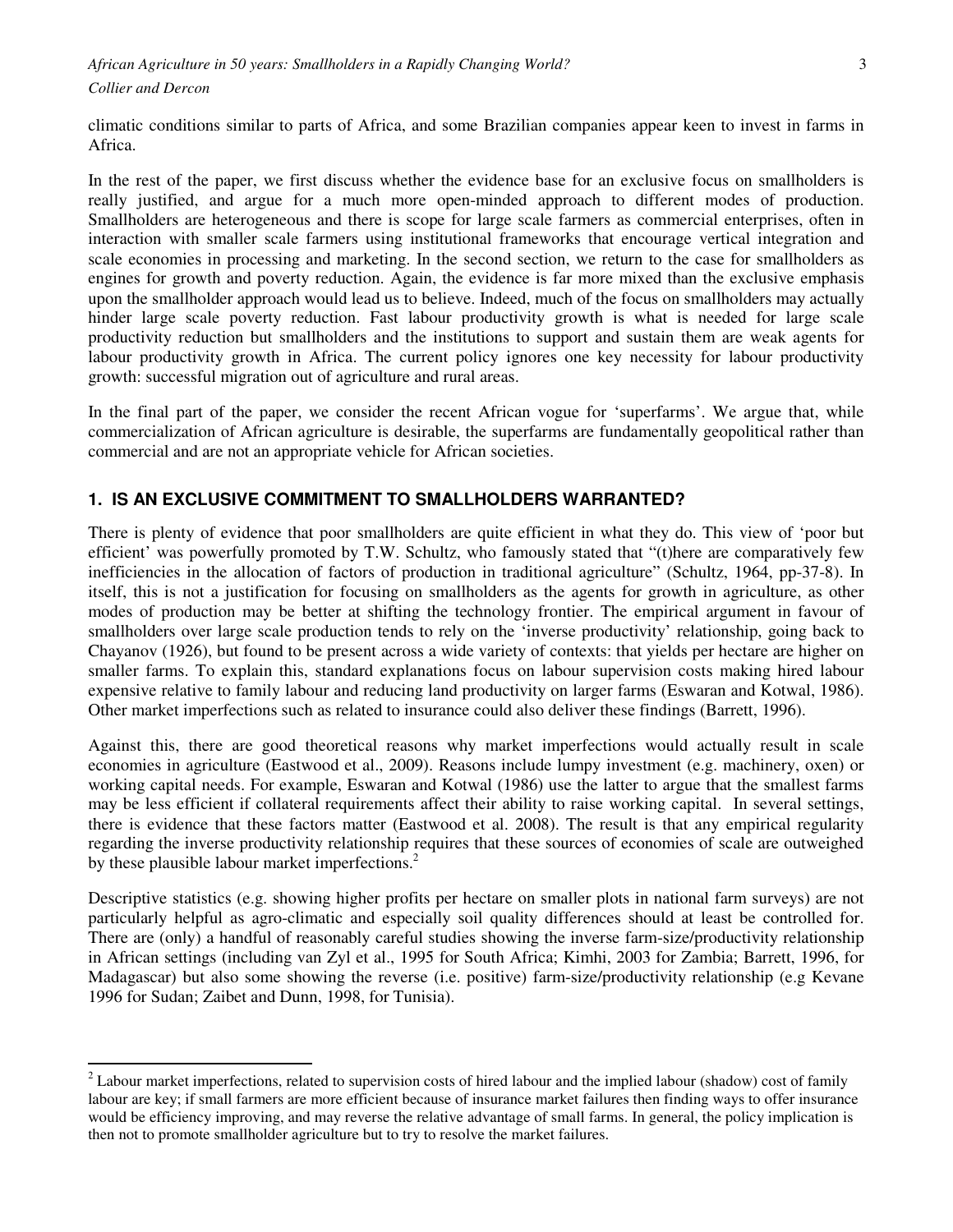l

#### *24-26 June 2009*

However, does any of this evidence really cast a clear judgement on whether small farms are superior? The evidence is definitely not without its problems and is still attracting academic research, even questioning its existence in settings in which it had previously been taken for granted, such as India's extensively researched ICRISAT village level studies.<sup>3</sup> More importantly, even if the evidence from the studies above can be trusted, it is hardly evidence to settle the issue of whether, on the criterion of growth, smallholdings should be the preferred mode of production rather than larger scale commercial farm enterprises or other modes of production.

The key issue is that the nature of the data examined for most investigations of the inverse productivity relationship in Africa cannot really tell us much about the yields or profitability of large farms: most farms in these data sets are really quite small. Overall, the vast majority of farms in Africa are below 2 hectares, with median farm size near 1 hectare in most countries (Eastwood et al. 2008; World Bank, 2007). Very few large farms are above 5 hectares, let alone those approaching the size of large scale farms in Brazil, or even from Southern Africa, are included in these data sets. The inverse productivity relationship is a celebration of the small farm among *smallholder* farms, and this literature is essentially merely a critique of imperfections in factor markets *within* smallholder agriculture. As a result the evidence that large farming is inefficient is based on extrapolations outside the range of the data. It is thus a weak basis for policy recommendations, even though it is commonly done, as in World Bank  $(2007)^4$  In short, the persistent emphasis on the inverse productivity relationship in the debate on large versus small scale production is methodologically flawed.<sup>5</sup>

This does not mean that smallholders are *not* reasonably efficient in what they do, given the market failures and other constraints they face. The current policy model focuses then on overcoming these constraints for smallholders by a set of policies including extensive interventions in the relevant markets and support services for smallholders, including inputs, extension and finance. But is this model really sufficient to achieve agricultural transformation and rapid production increases, or should other modes of production be considered? We identify three key areas of potential economies of scale that would suggest the current model is flawed.<sup>6</sup> They are: skills and technology, finance and access to capital, and the organization and logistics of trading, marketing and storage. These scale economies are not intrinsic to the size of the farm, but rather to a switch in the form of organization from informal and personalized, to formal and institutionalized. The key benefit of size is that it facilitates (though is by no means synonymous with) *commercialization*. Large, personal 'grandee' farms are liable to be inefficient. Brazilian-style commercial farms are likely to be close to the frontiers of technology, finance and logistics. The innovations of recent decades have made the rapid adaption of technology, access to finance, and high-speed logistics more important, and in the process given commercial agriculture a substantial advantage over the smallholder mode of production. The yield per hectare on family farms of 10 hectares relative to those of one hectare is simply irrelevant to this new world.

The reason why there are few large commercial farms in Africa is not that they would be unable to compete with smallholdings, but primarily that commercial organizations can no longer gain access to land and secondly that the business environment in Africa has in recent decades been more difficult than in competing locations that offered similar agronomic conditions. In turn the difficulties in access to land and doing business have been due

 $6$  Poulton et al. 2005, or Eastwood et al., 2008 offer longer lists of potential economies of scale in agriculture.

 $3$  The empirical validity is still being debated as unobservable land quality, selection issues and measurement error could plausibly account for the evidence in data sets such as the ICRISAT village level data for Southern India (Assunção and Braido, 2007).

<sup>&</sup>lt;sup>4</sup> How should one then research this issue? We could think of pooling data on smallholders with much larger commercial farmers from otherwise similar settings, if we can find these, and fit a production or yield function to them to investigate the farm size productivity trade-off. For good reasons, few researchers would do this, as it would assume that the 'functional form', i.e. the production technology of such wildly different farms, would actually be the same, even if we manage to control for differences in market failures faced. In short, most would admit that the production processes cannot easily be compared, but still evidence *assuming* the same technology is used to settle the discussion on large farm enterprises compared to smallholder peasant agriculture.

 $<sup>5</sup>$  In fact, if anything, the evidence, when taken at face value, suggests that we should aim to make farms much smaller and</sup> encourage fragmentation, as this would be more efficient. It makes the case for more careful econometric analysis, accounting for issues such as measurement error of larger plots and farms, and unobserved land quality resulting in selection issues, more important. See for example Assunção and Braido, 2007.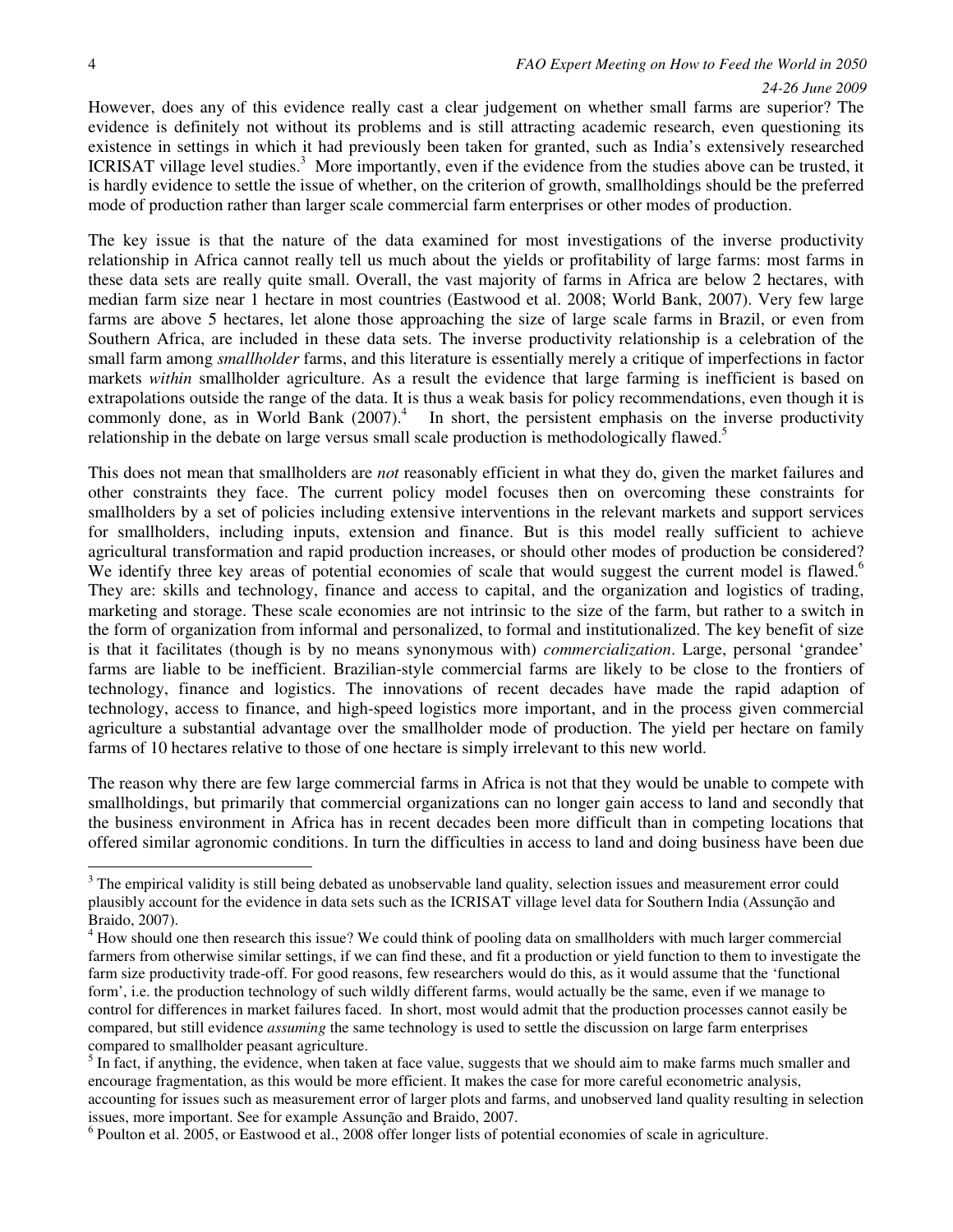to cultural and political biases rather than to an economic process. Governments were frightened of the emergence of a large class of rural landless workers, and the Western NGOs were hostile to the entire notion of commercial agriculture. Our argument is not that commercial agriculture would always prove to be superior to smallholder agriculture, but that if these impediments were lifted it would probably make a substantial contribution to African agricultural growth.

### **Skills and technology**

 $\overline{a}$ 

Scale economies linked to technology are probably the most disputed but also most misunderstood area in the discussion on the virtues of smallholder agriculture. There are plenty of examples of dramatically failed projects of large scale production in agriculture. Some are likely to have more to do with the nature of the organisation (large scale state farms in Tanzania, Ethiopia and elsewhere in the 1970s and 1980s), rather than with factors intrinsic to the technology of agricultural production. Others, such as the infamous groundnut scheme in Tanganyika, Kenya and Northern Rhodesia, started in 1947, tried to import an entire mechanized production technology to areas unsuitable for the technology used.

Some of the misunderstandings stem again from the techniques used to establish returns to scale as they research whether the current technology observed in the data exhibits constant, decreasing and increasing returns to scale. Investigating this question in a setting with few if any large scale producers is unlikely to settle it. Furthermore, using standard production function analysis on cross-section data sets with a predominance of very small producers is unable to identify the dynamic processes of the kind typically linked to increasing returns to scale in the growth literature.<sup>7</sup> Given that production *growth* is what is needed in African agriculture, the key question is not whether in a cross-section, small or larger farms produce proportionately more in this cross-section, but whether they offer a suitable mode of organisation for productivity *growth*.

The underlying requirement for productivity growth via new technologies is obviously the existence of these technologies, such as in the form of seeds or fertilizer. From a strict production point of view, most of these are scale-neutral: there are no agronomic reasons why an HYV seed would grow better as part of a 1 hectare or 50 hectare farm. However, from the availability of new technology to the adoption and efficient use is a huge step, and innovations tend to spread slowly. There are at least two reasons why larger scale farms may be better at the process of adoption: handling knowledge diffusion and managing adoption risks. This is very relevant at the moment, as much attention is going towards stimulating a 'green revolution' for Africa (Sachs, 2005).

Knowledge is a classic scale economies activity replete with externalities. As is well known, any innovation process in agriculture involves *learning*. For example, what is needed by the farmer is adoption of the new technology, but often in conjunction with some adaptation (making the technology work in the specific local context). Most learning in smallholder agriculture is based on extension (mostly via 'model' farmers or villagebased field trial plots), on social learning (copying from others) and on combinations of both. Effective learning involves complementary skills such as managerial skills, good numeracy and basic science understanding, and it is commonly observed that there are strong impacts of education on innovation in agriculture (Foster and Rosenzweig, 1996; Haddad et al. 1991; Bandiera and Rasul, 2006). The scarcity of these skills combined with the diverse but specialised skill requirements, make it costly for smallholders to acquire them. Larger organizations are better able to internalize these costs, allowing faster learning. Furthermore, if learning takes place via 'social' learning or copying, then 'noise to signal ratios' may go high, i.e. information flows with error, and information may be poorly transmitted across a large community of smallholders. Again, in a larger

<sup>&</sup>lt;sup>7</sup> Specifically, standard analysis production function analysis on developing country cross-section data, also in Africa, typically finds non-increasing returns to scale in production, meaning: doubling land operated, labour used and inputs such as fertilizer would result in doubling or less of total output (Ellis, 1994; Eastwood et al., 2008 and the references above). However, these regressions usually cannot account for heterogeneity in overall TFP, unless they can use panel data (e.g. Suri, 2005). Even then, this type of research rarely can offer evidence on the *dynamic* process of productivity growth: the characteristics of farms that allow productivity growth via technology adoption or learning.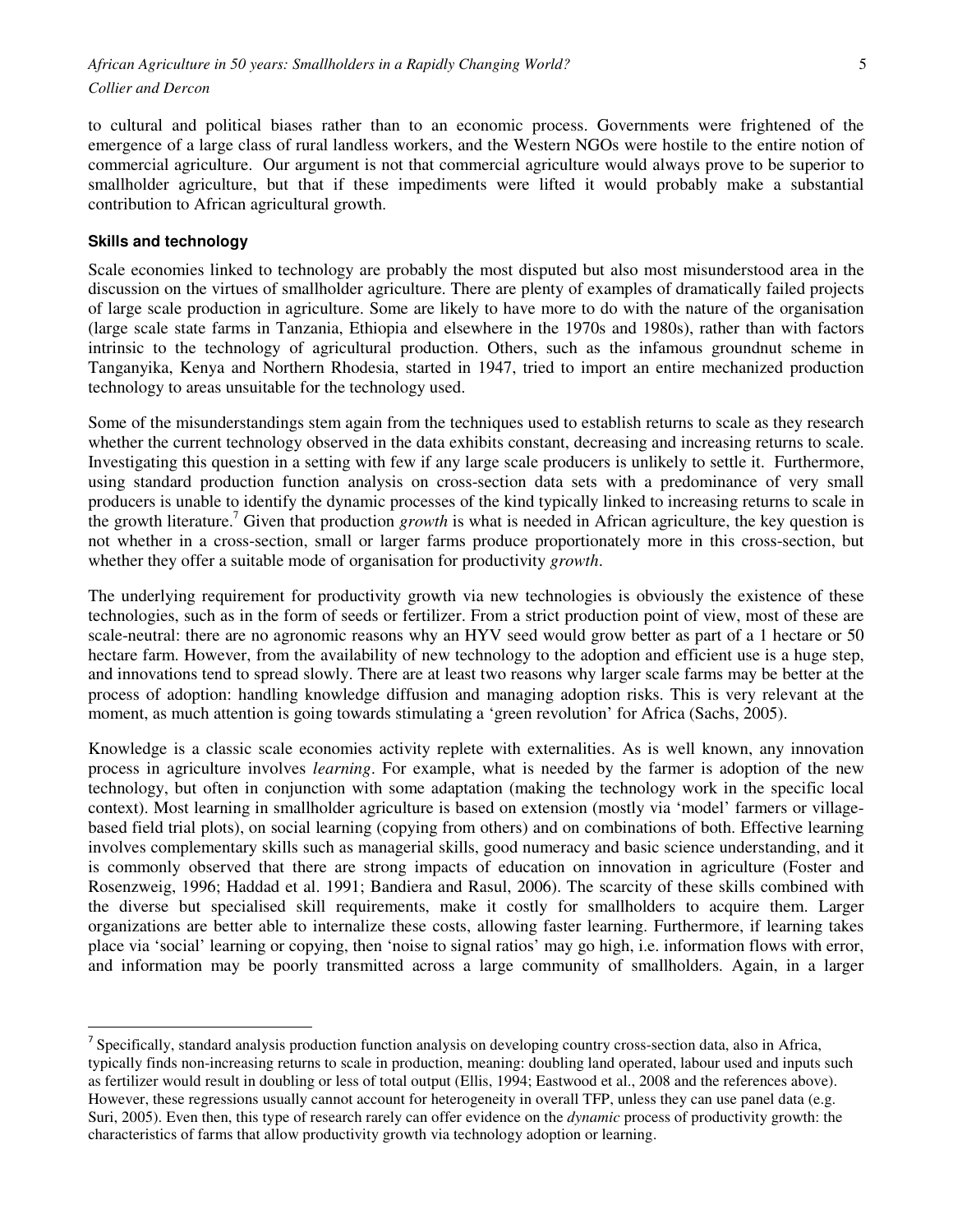organization, learning may be organized systematically with less 'noise' in learning. As a result, in terms of learning, a larger organization may be able to diffuse knowledge much more cheaply, effectively and quickly.

A related issue is that innovation involves risk: entering into something new may involve the need for experimentation and trial and error. As a result, in a community, there are strong incentives to wait until others have tried innovations: one can then pick and choose what really works, with less risk of failure and therefore lower costs. However, the incentive to experiment is then low, and no-one may have an incentive to adopt first, resulting in zero innovation. The underlying problem is effectively a public good problem, resulting in underinvestment in the public good as no-one wants to bear the costs but aims to grab the benefit. Larger farm enterprises can *internalize* these processes: it can afford to use some of its plots for trial and error – and then adopt soon afterwards the successful innovations.

#### **Finance and access to capital**

Besides economies of scale in innovation and technology adoption processes, commercial farm enterprises have further distinct sources of increasing returns where scale and organization matters: in terms of finance, but also in the organization of production and marketing, such as related to logistics, marketing and storage. These arguments are not simply related to the size of the landholdings of the farm, but also of the nature and scale of the organization of the farm as a commercial enterprise.

The advantages of finance are not simply related to the standard argument that small farmers do not have enough land (or land without enough security) to offer collateral to acquire necessary working capital, while larger farm enterprises may not face these constraints (Eswaran and Kotwal, 1986). While it is probably correct that larger farms have better access to collateral, it is hardly a good argument to favour larger farms, not least once the supervision costs of labour are taken into account: resolving the market failure in credit markets (for example, by using microfinance style organizations), or, as a second best, redistributing land from larger to smaller farmers, as well as allocating property rights to small farmers may in fact be efficiency enhancing (Eswaran and Kotwal, 1986). The argument in favour of larger farm enterprises with respect to finance however is not just about collateral but rather about institutionalization. Like any other commercial organization, a commercial farm builds documented and vetted evidence, such as audited profits and asset valuations that support the accumulation of reputation. It is able to raise capital in a range of complementary forms: equity, bonds and bank borrowing. All this lowers the transactions costs of finance and makes continued access to finance in the face of shocks more likely. Two characteristics of agriculture suggest that these advantages of commercialization are liable to be more pronounced than in industry and services. Agriculture has unusually long lead times between inputs and outputs and so large financing needs, and output is more shock-prone and so reliable access to cover shocks is more important.

#### **Organization of logistics of trading, marketing and storage**

Finally, larger scale operations can exploit the presence of economies of scale not just in production, but probably most importantly, in trading, marketing, and storage. Storage, wholesale trading and marketing are characterized by technologies that involve economies of scale, via capital but also via the internalization of information. One of the most striking consequences of the model to promote rapid growth in smallholder production is the inherent weakness of the entire interface between producers and the final product market. The underlying 'markets' model is focused on being complementary to smallholders, with the idealized market a large number of relatively small wholesale traders competing across the country and thereby delivering 'efficiency' to markets, with a myriad of small retailers in cities. For both historical and competitive reasons, large traders are viewed with suspicion. Much has been written about stimulating agricultural trade but agricultural markets remain thin, and many have remarked in need of concerted action (Poulton et al. 2006; World Bank, 2007). Poor infrastructure and capital constraints for investment by traders are just some of the arguments proposed to explain these problems. The result is nevertheless continuing high transactions costs in agricultural markets, combined with large price fluctuations, affecting incentives for smallholder productivity growth. The result is also that in most African countries, despite the liberalization of most internal agricultural markets, a variety of donor-supported government initiatives and interventions take place, including in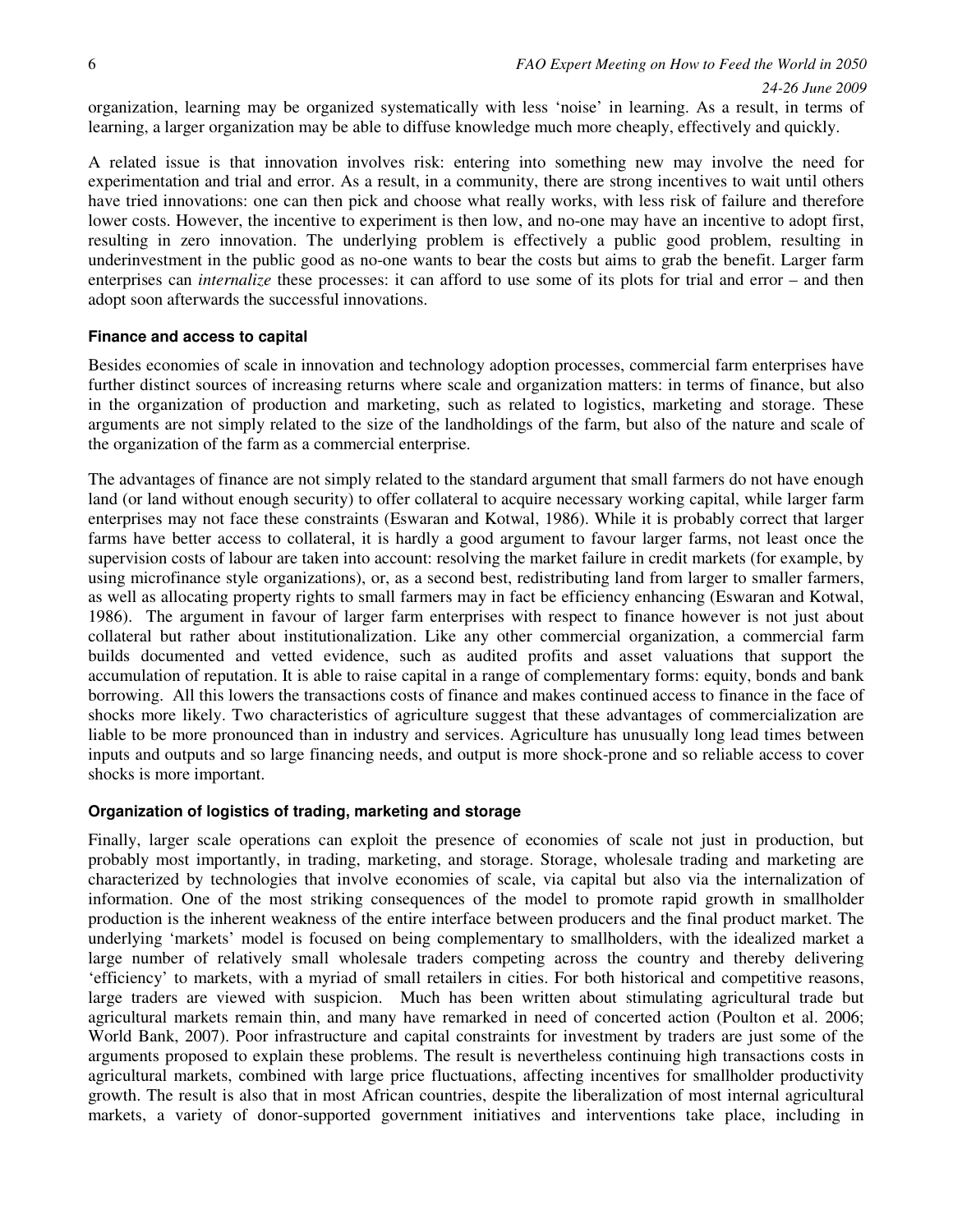information sharing, storage and credit, again within the simple model of achieving the 'perfect' market with large numbers of small traders. Many have remarked that before the wave of liberalization in the 1980s and 1990s, marketing boards performed many of these functions and some have even called for their reinstatement as the solution (for a discussion, see Barrett and Mutambatsere, 2009).

The underlying model of using government and donor support to encourage the emergence of an agricultural market with many relatively small traders competing is clearly sensible from a static efficiency point of view, but is in denial of inherent returns to scale in the organization of markets. These returns to scale are typically and effectively repressed in these countries, but clearly are a defining feature of agricultural markets in most of the OECD countries. A relatively small number of operators in markets with scale economies ought not to be at the cost of high efficiency and welfare losses, provided there is appropriate competition policy.<sup>8</sup> Larger scale private trading and marketing could reduce costs, possibly via vertical integration or at least coordination, even up to the production side.

Smallholder agriculture is not necessarily inconsistent with the exploitation of scale economies higher up in the value chain, but it does not lend itself to the task. Finding ways to get various more dynamic forms of organizations to flourish, including large scale production operations, or contract farming structures, as well as promoting the exploitation of economies of scale throughout the value chain is bound to provide for a more dynamic agricultural sector. When seen as such, this is not just about the size of the landholdings of producers, but looking for dynamic private farm and marketing organizations, responsive to incentives for growth.

Despite the systematic promotion of the smallholder model, combined with small traders and numerous government support services, the pressures for more dynamic organizational structures are clearly already present in Africa. Globalization has created opportunities for a rapid growth in particular niches of exports, such as in flowers or vegetables, which are taking place on commercial farms, sometimes supplemented with smallholder contract farming, with considerable vertical integration, from production to storage and transport. These processes are largely driven by consumer demands for more standardization and certification, leading to innovations in organizational structures and increased use of long-term contracts at various parts in the supply chain (Pingali et al. 2005).

Increased scale economies in retailing are a central part to this, also affecting Africa: the emergence of supermarkets throughout Africa is also bound to start changing the relationship with farmers as they actively seek vertical integration (Reardon et al., 2003). The real weakness of the current smallholder model is that these more commercial organizations are either looked at with suspicion and threat, or treated as 'another sector', needing to be kept away from the smallholder sector, thereby minimizing the incentives such organizations could have on productivity growth in the smallholder sector.

Keeping them apart is the real mistake: the incentives from long-term contracts and the need for standardization and certification can have large dynamic efficiency gains not least via innovation and knowledge transfer. Evidence from other areas, including from India or transition economies, has shown that vertical integration and coordination is accelerating but also that it can have high returns (Swinnen, 2005; Pingali et al., 2005), and should not just be treated with suspicion.

# **2. GROWTH AND POVERTY REDUCTION: A FOCUS ON SMALLHOLDERS?**

l

Besides a strong believe in the efficiency and dynamism of smallholder agriculture, a commitment to the exclusive smallholder model is often also inspired by a conviction that as poverty in concentrated in rural areas among smallholders, it is essential that any policy that aims to result in lower poverty must start with smallholders. Furthermore, this is argued not to be inconsistent with an overall growth agenda, as growth starting

<sup>&</sup>lt;sup>8</sup> Textbook principles of competition policy would suggest that competitive pressures from ensuring potential entry, so that new entrants could potentially enter without being deterred by predatory practices in pricing, investment or other practices, are much more important than the number of firms operating in the market.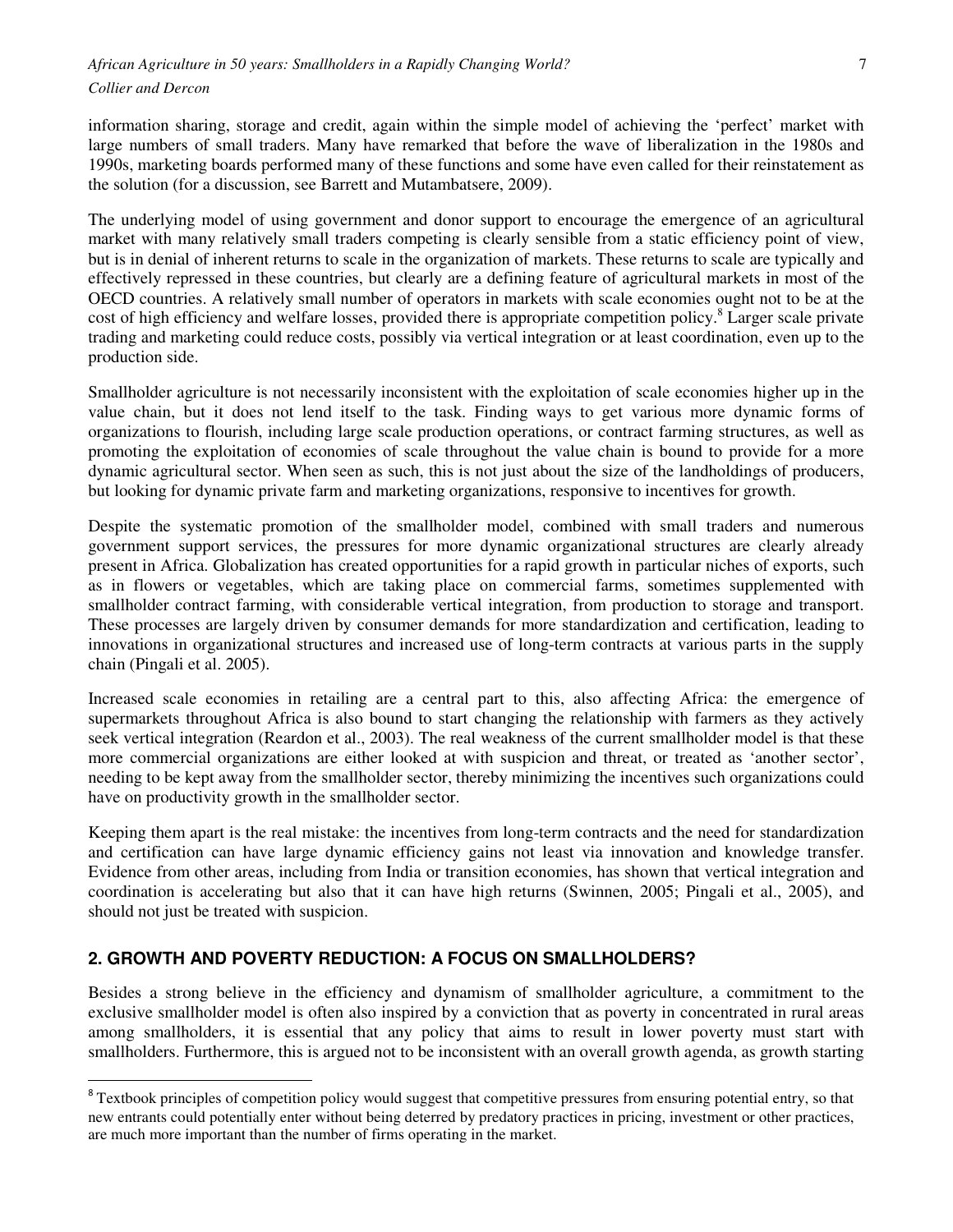l

among smallholders is suggested to have far higher growth 'linkages' than growth in any other sector (e.g. Mellor (1995)). The results in what would seem to be an infallible logic: promoting smallholder agriculture in Africa will lead to growth and reduce poverty better than any other policy. For example, the recent World Development Report 2008 on agriculture stated that stimulating agricultural growth is "vital for stimulating growth in other parts of the economy" and smallholders are at the core to this strategy (World Bank, 2007, p. xiii).

There are more problems with this model than generally tends to be acknowledged. Simply arguing for a sectoral focus because this is where most people or the poor are located is surely a non sequitur: what we ought to aim for is to offer people income earning opportunities while resources in the economy are allocated where the opportunities are highest, and there is little reason to suggest that this must be where labour is allocated at present. Furthermore, taking a longer term view, we know that if we want to have achieved growth and poverty reduction in Africa, we ought to have massive increases in labour productivity and this is bound to include far fewer people in agriculture or indeed being self-employed: poverty reduction tends to involve that most of the lower skilled people have a secure wage-earning job.

The evidence for starting growth in smallholder agriculture is usually based on 'linkages' research, arguing that production and especially demand linkages are stronger from agriculture than any other sector, so that promoting growth in agriculture has the highest multiplier effects (Mellor 1995). If true, this suggests that agricultural growth will tend to stimulate production in other sectors, via its demand effects. This is indeed argued to be the case for Africa (for a review, see Staatz and Dembele, 2007), a view reflected also in the recent World Development Report on agriculture (World Bank, 2007). The evidence is however far weaker than often suggested, and the methods used typically cannot establish any causality, not least in terms of trying to understand where the growth originates (for a detailed review, see Dercon, 2009). $\degree$  This is not to argue that growth in agriculture is not important to the economy, but rather that it ignores how this growth can come about – and that growth dynamics in agriculture typically depend on growth in demand, stemming from other parts of the economy. Wiggins (2000) for example suggested that any periods of rapid productivity growth in agriculture resulted from demand-pressures, in the form of better prices often linked to urbanization and infrastructure. This is (not surprisingly) similar to the evidence on yield growth via innovation in agriculture in England around the time of the industrial revolution: Allen (2009) shows that this largely stemmed from rising food demand pressures resulting from urbanization, with labour-saving technologies developed to offset rising wages.<sup>10</sup>

Most of the reasoning underlying the view that growth must start in the agricultural sector, whether from 'linkages' discussions or more formal basic models such as the Lewis Dual Economy model, are also effectively closed economy models. This seriously qualifies the applicability of the results to current policy. The changing context of globalization, but also of gradually improving infrastructure within Africa, makes it unlikely to be a valid assumption, and, as is well-known, most policy results in favour of a strong bias towards agriculture

<sup>&</sup>lt;sup>9</sup> The existing literature depends on Social Accounting Matrices, often difficult to compile without much guess work, which are then used to assess linkages. Causal relationships are poorly established, and the evidence, while interesting, can hardly be used to assess what are the actual drivers of growth. Consider for example a recent study by Diao et al. (2007), who present a pair of economy-wide models for Ethiopia, based on parameterizations of input-output coefficients, demand elasticities, and other estimated parameters of the economy. These models are used both to explore the growth impacts of a given, *exogenous* rate of technological improvement in one sector or another, and to compare growth rates required in specific subsectors in order to achieve a given target rate of growth for the economy as a whole. However, these models do not set out to consider the *causes* of growth in these agricultural subsectors (where would these exogenous changes come from?); nor (since they generally make simplifying assumptions about the elasticity of supply from industry or other sectors) do they assess the tradeoffs in resource allocation and the complementarities in demand and production implied. Studies that rely more on econometric evidence do not fare necessarily better. The econometric evidence is affected by simultaneity problems, with little scope for convincing use of instrumental variables, hardly resolved by using panel data (World Bank 2007). It is a research programme with serious inherent difficulties that is not offering the evidence required.

 $10$  Even the often quoted examples from Asia such as Taiwan or Korea are hard to interpret as if there was a clear sequence from first agriculture and then the rest will follow: other economic processes in other sectors were clearly present and without these it is hard to see how success could have been achieved.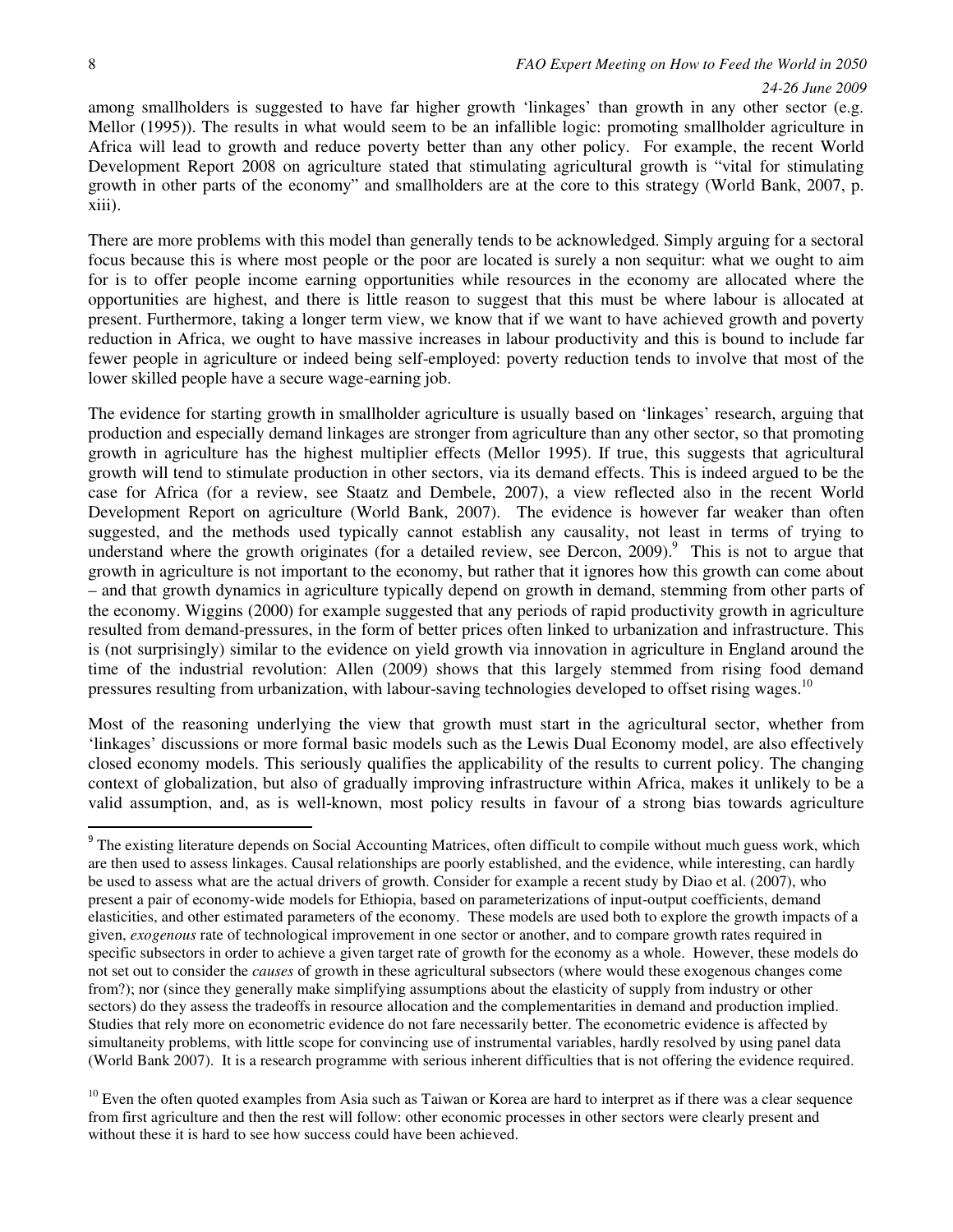depend on closed-economy assumptions. For certain landlocked economies in Africa with difficult relations with their neighbours, such as Ethiopia, these are reasonable assumptions, but the future comparative advantage for natural resource rich or coastal economies is unlikely to imply that agricultural production will have to lead the growth process. Furthermore, it would be hard to claim that the current geographical spread of smallholder agriculture and food production is likely to be optimal spread of agriculture in a globalizing world facing climate change.

But the argument in favour of promoting smallholders because of its *poverty* impact remains, even if nested within an overall growth strategy that makes agriculture important but not the key sector. For this to matter, we need to focus on labour productivity, as it is directly linked to earnings possibilities. Here, the record for African smallholder agriculture is dismal, with FAOSTAT data suggesting that by 2005, it was still below \$500 US per worker for the vast majority of African countries, and growth in labour productivity has been lagging output growth since the 1960s. Even more strikingly is that in countries with a high proportion of output or value added produced by smallholders, these growth figures appear to be especially poor: growth in agriculture has not been delivering labour productivity growth. One of the most careful pieces of evidence on this issue from India suggests a similar process: the highest growth in non-farm earnings and labour productivity did not occur in areas with the highest yield growth (Foster and Rosenzweig, 2004).

This ought not to come as a surprise as the concentration of the labour force in agriculture has remained high, and is only slowly coming down in Africa. If there is going to be a link between poverty reduction and a focus on smallholders, labour productivity will have to be increased, and to achieve this, agriculture has to start engaging in a process of releasing labour via migration. Growth in the rest of the economy is essential for this, but it also important to get labour markets further integrated so that labour productivity gains elsewhere are transmitted across the economy into the rural sector. It is not altogether clear that this is indeed happening in the current agricultural sector dominated by smallholders. Some recent evidence from Tanzania shows migration in action but also how linkages back to the smallholder sector are not delivering much poverty reduction in the rural sector.

Table 1 offers an interesting snapshot of what migration currently means for a poor population. The table (from Beegle et al. 2008) is reporting on a rather unique longitudinal survey. In 1991-94, a survey took place in Kagera, a region in Tanzania near Lake Victoria, in which about 800 households were surveyed. In 2004, a new round took place, but not simply the usual revisit of the same 'households' in the villages they were initially resident. This time all the individuals that were members of any of the original households were tracked, wherever they were. This meant that it became an individual panel data survey, and not just confined to the original villages. In fact, 43% of the surviving individuals were found in other locations, some not too far away, but others hundreds of kilometers away in urban centres across Tanzania and in neighbouring countries. Overall, about 87% of the surviving individuals were traced, resulting in a sample of several thousand households in which these individuals were now residing.

The data provide a relevant perspective on the changes in poverty of this population (based on the consumption per capita of the household in which the individual lives). Table 1 reports poverty headcount levels using a poverty line not dissimilar to the national poverty line in 1991. We report poverty at baseline (1991) and poverty in 2004, and the difference between these levels and its statistical significance. Overall poverty went down from 35% to 27%. But if the survey had been using 'standard' techniques, in which only households and individuals were traced in the original village (e.g. by homestead) then poverty declines would have been far lower, from 36% to 32%. Even more strikingly, the further someone had gone the larger the poverty decline. Those moving out of Kagera experienced the largest declines from 30% to 7%. The data also showed that moving from rural to urban areas had the highest impacts, as well as combining migration with moving from agriculture into nonagriculture as a main activity.

Of course, this is not the same as arguing that migration caused this poverty decline. For example, the standard argument against this is that those who moved were systematically more able to earn higher incomes so the impact of migration is overstated. If they had stayed in the village they would have been better off as well.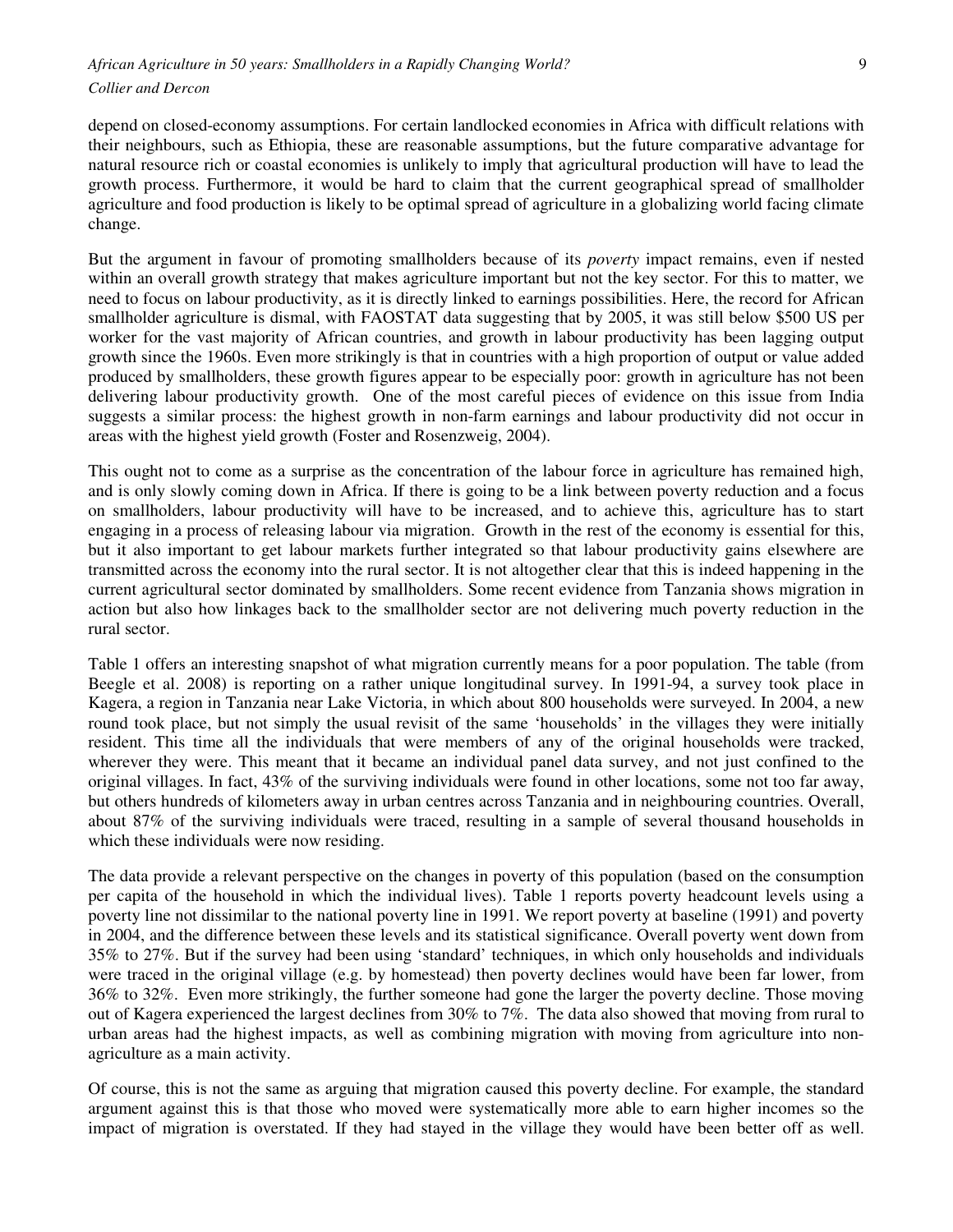#### *24-26 June 2009*

Against this, for our purposes, it can simply be noted that a remarkably large percentage of the population moved, and that the migrants are doing particularly well: they did migrate, even if we may believe that they could have done well in their original location. Beegle et al. (2008) analyze these data further with these concerns in mind and find that *ceteris paribus* migrants have 36% higher consumption than similar nonmigrants.<sup>11</sup> The improvement in living standards of this previously largely rural based population living off smallholder agriculture was not simply transmitted back into the smallholder economy – earnings seem to remain lagging with limited poverty reduction for those who did not manage to escape.

| Variable    | 2004 location                | mean 1991 | mean 2004 | difference<br>means | $\overline{N}$ |
|-------------|------------------------------|-----------|-----------|---------------------|----------------|
| Consumption | within village/neighbourhood | 0.36      | 0.32      | $-0.04***$          | 2611           |
| poverty     | nearby village/area          | 0.33      | 0.22      | $-0.11***$          | 566            |
| Headcount   | elsewhere in Kagera          | 0.37      | 0.24      | $-0.13***$          | 571            |
|             | out of Kagera                | 0.30      | 0.07      | $-0.23***$          | 327            |
|             | full Sample                  | 0.35      | 0.27      | $-0.08***$          | 4075           |

# Table 1: Poverty and spatial mobility in Kagera, Tanzania

Source: Beegle et al. 2008 (\*\*\*=difference significant at 1%)

This discussion also offers another perspective on the problem of focusing too strongly on smallholder agriculture simply because this is where poverty is located. Rural poverty cannot be looked upon in isolation, and migration in search of a better life has to be seen as an essential and necessary part of policy towards these areas. The evidence above suggests that migration on average has strong effects on poverty. An active policy to reduce poverty which focused on rural areas because this is where people live, or tried to keep people there because of imagined adverse effects of migration, would seem poorly conceived and may even remove a key option for poverty reduction. This is not to say that the marginal return to spending on migration opportunities will always be better than spending on agriculture, but it is a choice that should be considered, not least as the share of the population living off agriculture will have to come down during economic transformation.

Climate change will increase the pressures to accelerate this process. Indeed, since the African climate is deteriorating whereas that in northern Eurasia is improving, Africa is losing comparative advantage in agriculture to other regions. A central part of adaptation policy is therefore for Africa to accelerate its resource reallocation to non-agricultural sectors. Hence, for agricultural policy, and more broadly rural development policy, this offers a striking challenge: policies need to be congruent with creating conditions and opportunities for farmers to leave farming and their current home areas – which is not often a question addressed when discussing smallholder agriculture. But in view of where Africa ought to be in 50 years, with a vast reduction of the labour force in agriculture, it is a question that cannot be ignored.

## **3. SUPERFARMS**

 $\overline{a}$ 

Paradoxically, whereas African governments have been hostile to commercial agriculture, they have been surprisingly willing to entertain 'superfarm' deals. In these deals a foreign government, or a company often acting for a government, takes a very long lease on a huge area. China led the way with a multibillion plan to

 $11$  Beegle et al. (2008) analyze these data further, and suggest that controlling for individual and household fixed effects and a large number of covariates reflecting earning ability, migration still has a strong impact on consumption and poverty.

There are some signs that more people leave from families with higher earning ability, but the return to migration controlling for this is still approximately 36%. The evidence shows that moving from rural to urban had highest impacts, as well as moving from agriculture into non-agriculture as a main activity. However, even controlling for these changes, spatial mobility per se still contributed independently to consumption changes.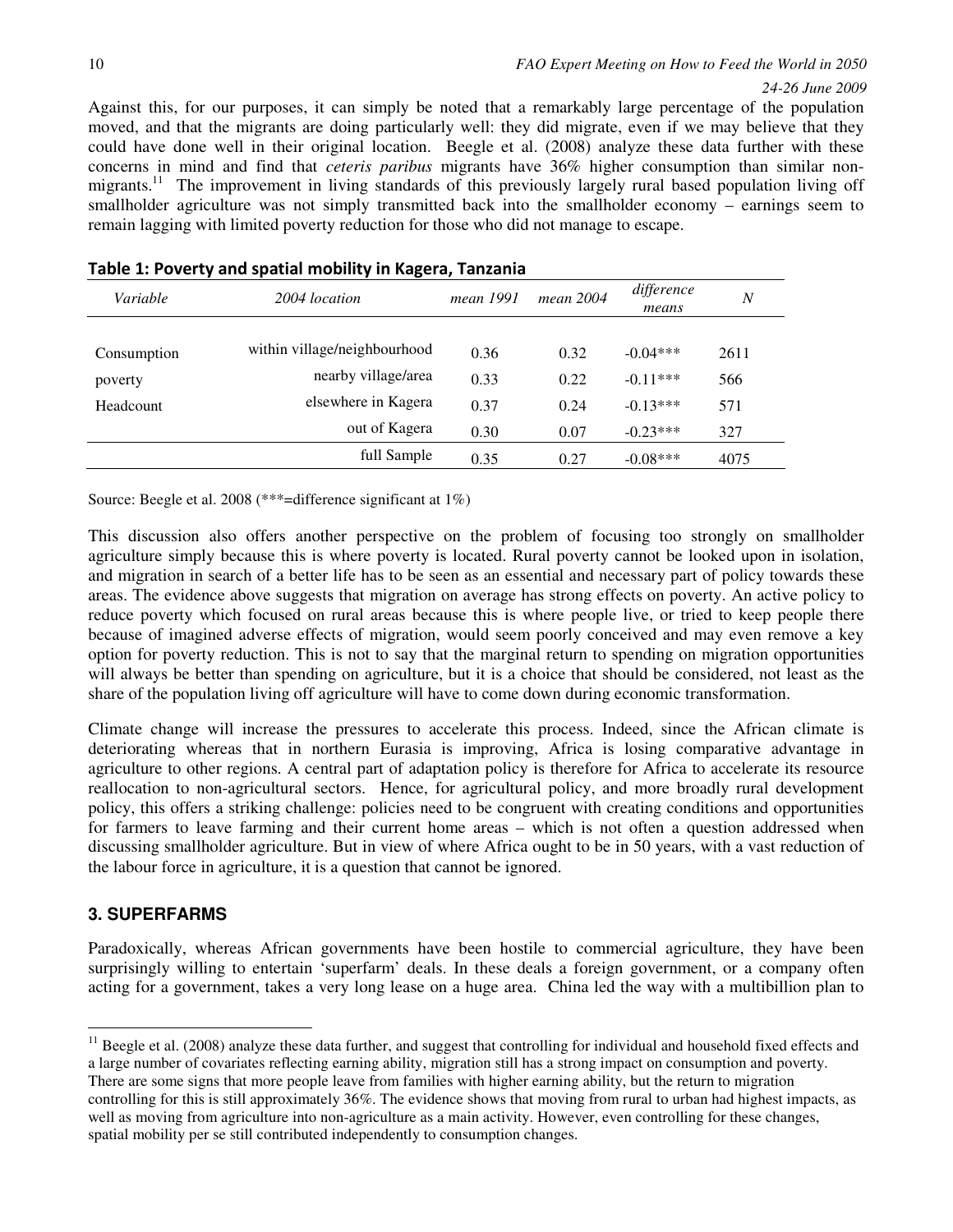develop agricultural assets in Africa. Qatar, Abu Dhabi and Saudi Arabia are also actively involved. Headline grabbing private deals such as Daewoo Logistics of South Korea to lease about half the land of Madagascar fuelled the opposition against President Ravalomanana, leading ultimately to a military coup. Another controversial deal is the investment by Heilberg to acquire 400,000 hectares in Mayom district in Southern Sudan by in deal with the warlord and deputy commander of the Southern army.

The buyer motivation for these deals is fundamentally geo-political and arises from the 2008 food crisis, or in a few cases, hedge fund bets on rising land prices in the wake of that crisis. During that crisis many of the governments of food exporting countries imposed export bans in order to protect their urban populations from the rise in the world price of food, even though the bans disadvantaged their own exporters. These export bans exacerbated the rise in world prices by reducing supplies coming onto the world market. In thirty countries there were food riots. In response to the crisis some food-importing countries have drawn the conclusion that they cannot rely upon the world market and must endeavour to 'lock up' some supply major source of supply. This is the rationale for their desire to acquire long term leases on huge tracts of land in Africa on which they would grow food for non-market supply to their home country. Even as a political strategy this is surely doubtful. The notion that the government of an African country would preserve the right of a superfarm to export food to its leaseholding country in a situation in which its own population was going hungry seems implausible.

However, to the extent that it is plausible, the strategy is somewhat similar to the export bans in being beggarthy-neighbour. The government of Japan, which prefers to depend upon the world market sees superfarms as a threat which should be subject to international regulation.

Regardless of these considerations, are superfarms a sensible approach for an African government? While we have argued above that there is a good case for commercial agriculture, at a larger scale, this does not extend to superfarms.

First, the notion of a 99-year lease is inappropriate given the political and institutional context: there is no credible basis for such very long term commitments, and so the deals are highly likely at some future date to be revoked. Rather than enter into deals with such a high probability of being broken, it would be better to adopt a time horizon that is more realistic.

Second, whatever the scale economies in commercial agriculture, they are highly unlikely to warrant the creation of a huge entity which would inevitably be a monopsonist in local factor markets. Such monopsony positions may be commercially desirable for the leaseholder, but are neither efficient nor advantageous for the host society.

Third, the resulting organizations would be too large to be normal commercial entities. Their rationale is essentially geo-political rather than commercial. Their scale reflects the desire to lock in a sufficiently massive amount of output to achieve food security in the leaseholding country even if this involves a sacrifice of efficiency. Superfarms are thus, more analogous to imperial organizations, such as the groundnuts scheme, than to a globalized commercial agriculture.

Fourth, and most crucially, the processes by which leases have been secured are not competitive. Rather, they are firmly in the tradition of geopolitical deals, with an African ruler, sometimes of limited legitimacy beyond physical control of a territory, mortgaging the distant future in a transaction that is opaque and arrived at through a private negotiation. This is not the right approach for the commercial exploitation of a natural asset such as land. It offers too much scope for corruption on the part of the political leader negotiating the deal, which may indeed account for the willingness of African leaders to entertain the idea. Further, the process is liable to undervalue the asset because the buyer probably has a better idea of potential than the seller. Both problems leave society receiving less that the full social value of the land.

The process which best ensures value for the society is for leases to land to be sold through a transparent auction in which there are several credible commercial bidders each with good technical expertise in using the land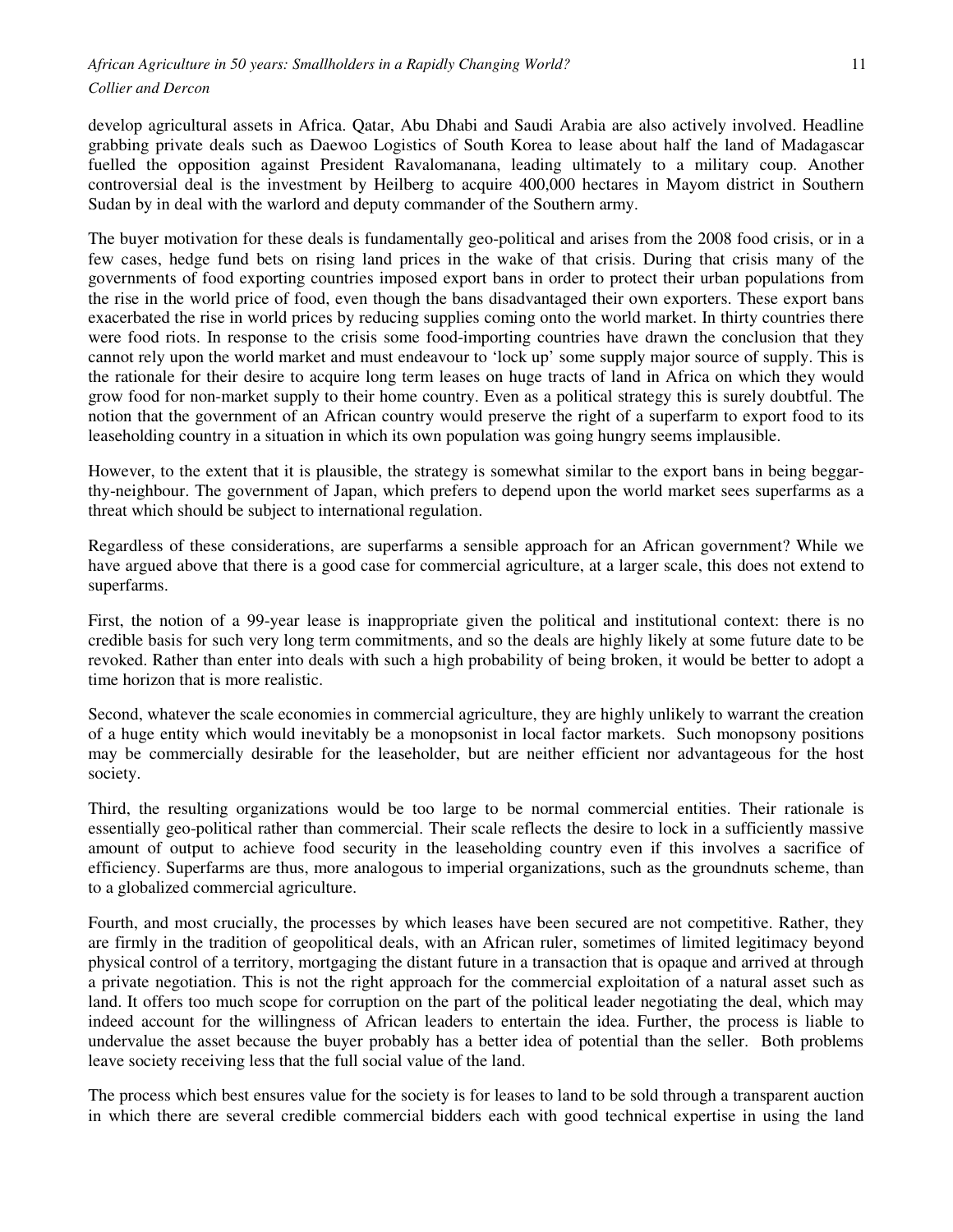#### *24-26 June 2009*

productively. The need for multiple bidders reinforces the case against superfarms: the scale of the deal should not be so large as to exclude vigorous competition. Indeed, auction theory suggests that in pioneer situations such as commercial agriculture in Africa, the pioneer firms will initially tend to underbid. As auctions proceed, they generate information as to underlying value which gradually reassures potential purchasers so that the bid price rises over time. Hence, if a country has a large tract of land capable of being used by commercial agriculture, there is a good case for splitting it up into many lots of a few thousand hectares rather than bundling it into a single superfarm, and auctioning the lots gradually over a period of years so that there is time for learning to raise the price.

As noted above, the horizon of the lease should not exceed the credible political horizon. There is a relationship between the process of sale and the credibility of the horizon. The stronger is the reason to believe that the contract has been arrived at honestly and as advantageously for the society as possible, the less likely it is to be abrogated. Hence, with a well-conducted auction the horizon can be somewhat longer, but even so much beyond a decade may initially be implausible.

## **4. CONCLUSION**

In recent decades Brazilian agriculture has commercialized and become highly successful in global markets. Currently, Brazilian companies are keen to operate commercial farms in Africa. Should African governments welcome or resist such approaches?

The traditional agricultural literature on Africa, focused almost exclusively on the smallholder mode of production, provides no guide to this decision. The celebration of the small, which is perhaps the dominate motif in this literature, is essentially merely a critique of imperfections in factor markets *within* smallholder agriculture.

The forces which have propelled commercialization in Brazil are that modern agriculture is intensive in new technology, in finance, and in international logistics. Each of these is ill-suited to tiny, self-employed enterprises in which the head has no wealth other than land and little education. African smallholders have not chosen to be entrepreneurs, they are in this activity be default. Having the single most important sector of Africa's economies almost exclusively run by these reluctant micro-entrepreneurs is a recipe for continued divergence of the sector from global agricultural performance. While there is a strong poverty-based case for trying to assist smallholder farmers, the agenda for African agricultural growth should surely be to introduce commercial agriculture on a competitive basis. The approach of consciously excluding commercial agriculture a priori, which has been pursued for the past four decades, has come at a cost. It would be better to let commercial agriculture compete in factor markets against smallholders, while cooperating with them in output markets.

### **REFERENCES**

- Allen, R., (2009), *The British Industrial Revolution in Global Perspective*, Cambridge University Press.
- Assunção, J.J. and L.H.B.Braido, (2007), "Testing Household-Specific Explanations for the Inverse Productivity Relationship", *American Journal of Agricultural Economics*, Vol. 89, No. 4, pp. 980-990.
- Bandiera, O. and I.Rasul, (2006), "Social Networks and Technology Adoption in Northern Mozambique", *Economic Journal*, 116 (514): 869-902.
- Barrett, C. (1996), "On price risk and the inverse farm size-productivity relationship", *Journal of Development Economics*, 51: 193-215.
- Barrett, C. and E.Mutambatsere, (2009), "Marketing Boards", *The New Palgrave Dictionary of Economics*.
- Beegle, K., J. Deweerdt and S.Dercon (2008), "Migration and Economic Mobility in Tanzania: Evidence from a Tracking Survey", World Bank Policy Research Working Paper
- Binswanger, H.P., Deininger, K., Feder, G., 1995. Power, Distortions, Revolt and Reform in Agricultural Land Relations. In: Behrman, J., Srinivasan, T.N. (Eds.), Handbook of Development Economics, Vol. IIIB, Elsevier, Amsterdam, 2659-2772.
- Collier, P. (2008), The Politics of Hunger, *Foreign Affairs,* November.